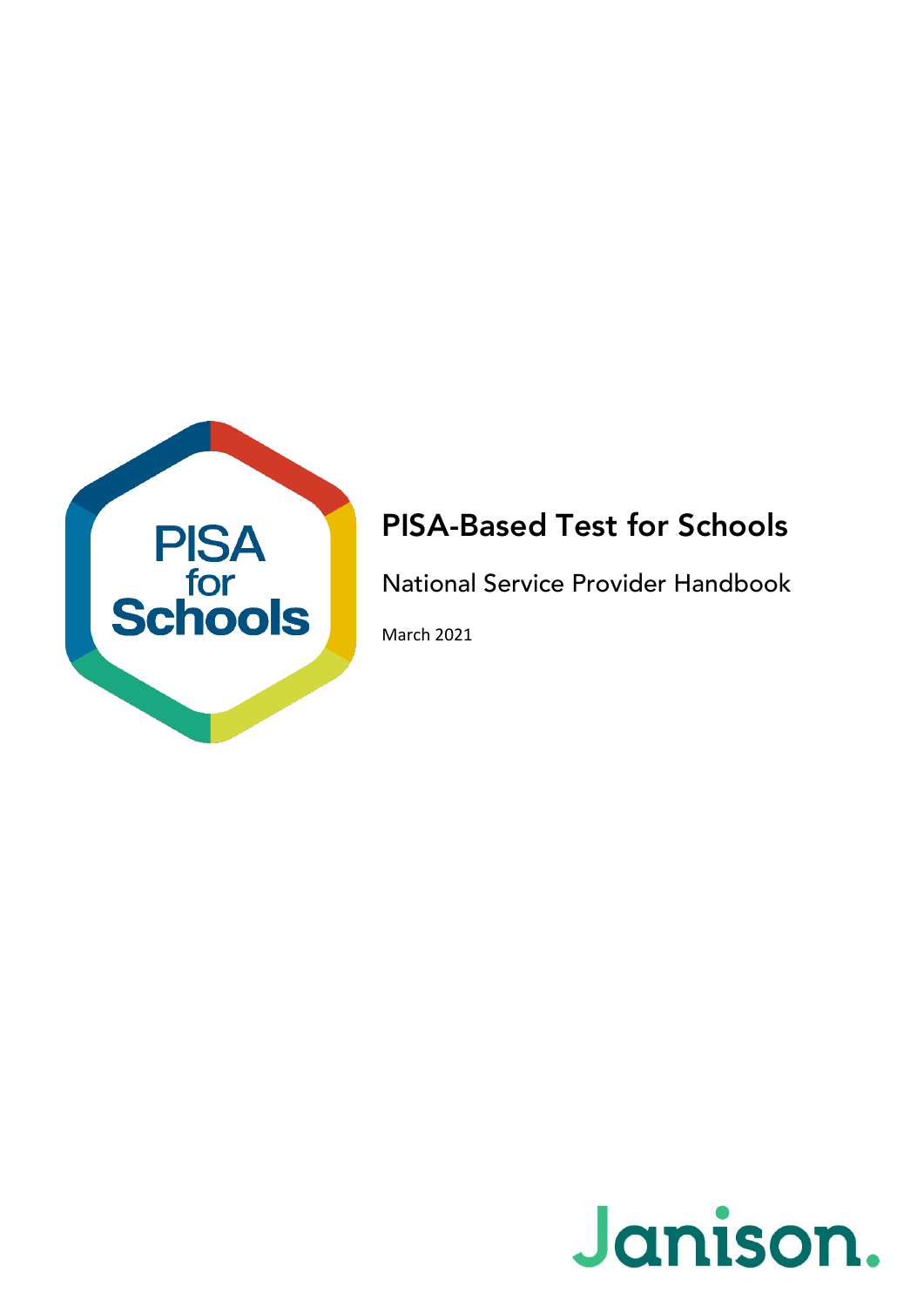## **CONTENTS**

| $\mathbf{1}$   |       |  |  |  |
|----------------|-------|--|--|--|
| $\overline{2}$ |       |  |  |  |
| 3              |       |  |  |  |
|                | 3.1   |  |  |  |
|                | 3.2   |  |  |  |
|                | 3.3   |  |  |  |
|                | 3.4   |  |  |  |
|                | 3.4.1 |  |  |  |
|                | 3.4.2 |  |  |  |
|                | 3.4.3 |  |  |  |
|                | 3.4.4 |  |  |  |
|                | 3.4.5 |  |  |  |
| $\overline{4}$ |       |  |  |  |
|                | 4.1   |  |  |  |
|                | 4.2   |  |  |  |
|                | 4.3   |  |  |  |
|                | 4.4   |  |  |  |
| 5              |       |  |  |  |
|                | 5.1   |  |  |  |
|                | 5.2   |  |  |  |
|                | 5.3   |  |  |  |
|                | 5.4   |  |  |  |
|                | 5.5   |  |  |  |
|                | 5.6   |  |  |  |
|                | 5.7   |  |  |  |
| 6              |       |  |  |  |
|                | 6.1   |  |  |  |
|                | 6.2   |  |  |  |
|                | 6.3   |  |  |  |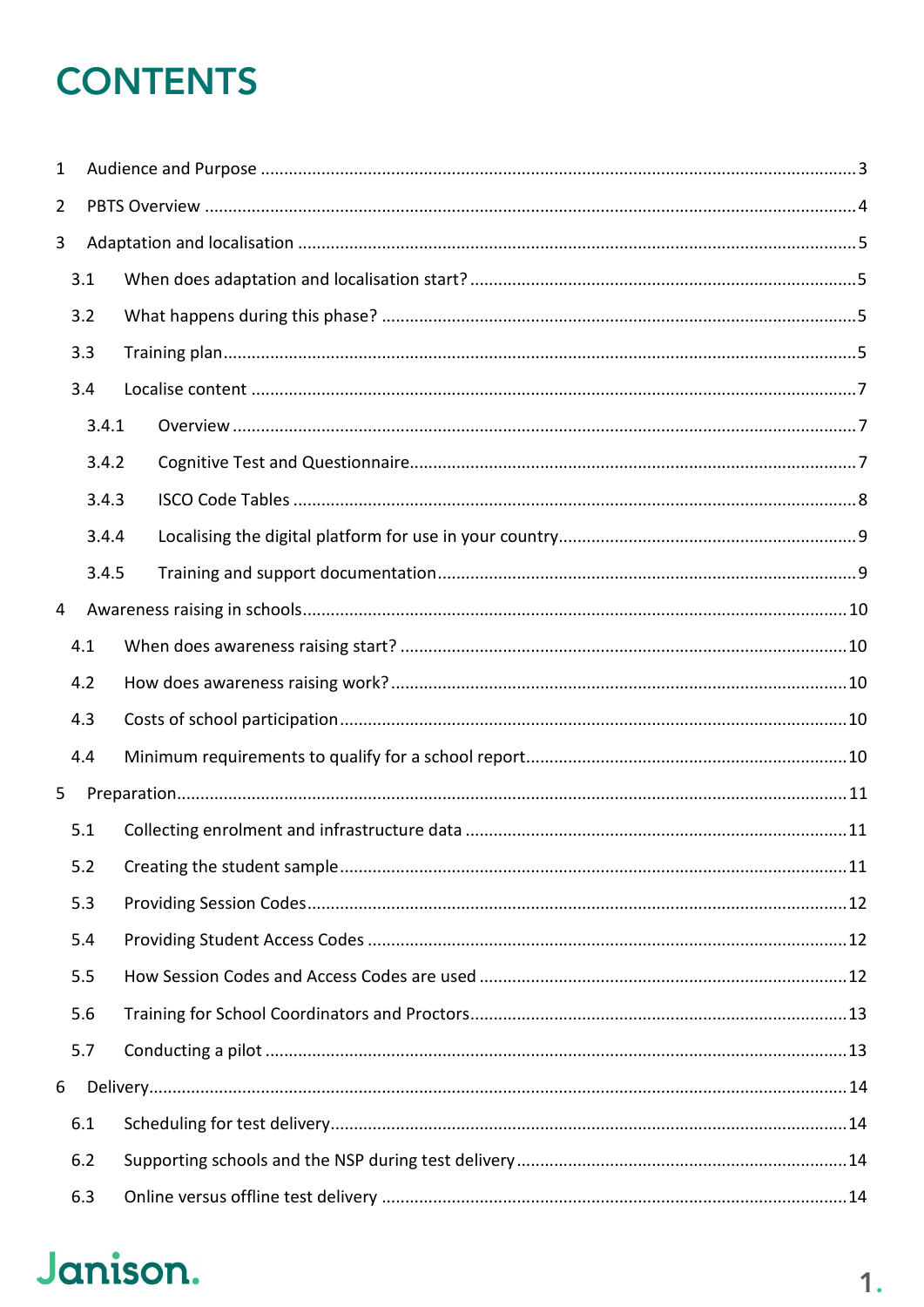|                | 6.3.1 |  |  |
|----------------|-------|--|--|
|                | 6.3.2 |  |  |
|                | 6.4   |  |  |
| $\overline{7}$ |       |  |  |
|                | 7.1   |  |  |
|                | 7.2   |  |  |
|                | 7.3   |  |  |
| 8              |       |  |  |
|                | 8.1   |  |  |
|                | 8.2   |  |  |
|                | 8.3   |  |  |
|                | 8.4   |  |  |
|                | 8.5   |  |  |
|                | 8.6   |  |  |
|                | 8.6.1 |  |  |
|                | 8.6.2 |  |  |
|                | 8.7   |  |  |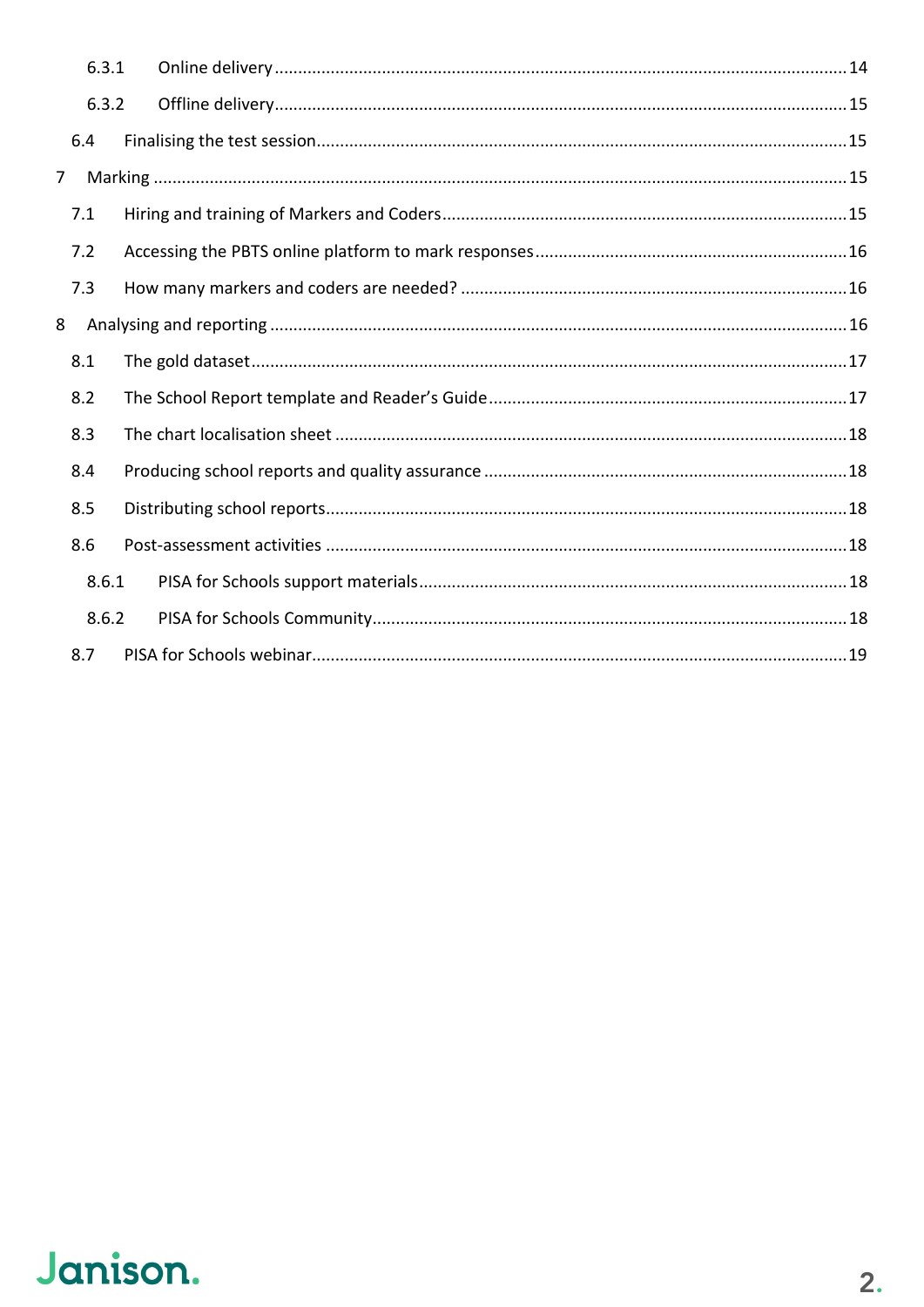## <span id="page-3-0"></span>**1 Audience and Purpose**

This guide is designed to support the National Service Provider (NSP) for the PISA-based Test for Schools (PBTS) in a given country.

The purpose of this guide is to give the NSP a comprehensive view of:

- 1. Its role as the NSP as well as the OECD, Janison and other key stakeholders in the preparation and delivery of the PBTS test and School Report in your country.
- 2. Activities involved in preparation for and delivery of the PBTS test and School Report.

PBTS delivery can be organized into the following phases:

- a. Adaptation and localisation
- b. Awareness raising
- c. Preparation
- d. Delivery
- e. Marking
- f. Analysing and reporting
- 3. Training and supporting documents that the NSP will receive
- 4. Expected timeframes for critical parts of the process
- 5. Communications and project management tools used to share status and drive delivery.

Throughout the process, OECD and Janison teams will support the NSP in order to make sure that the PBTS experience is positive, constructive and smooth for all schools and students.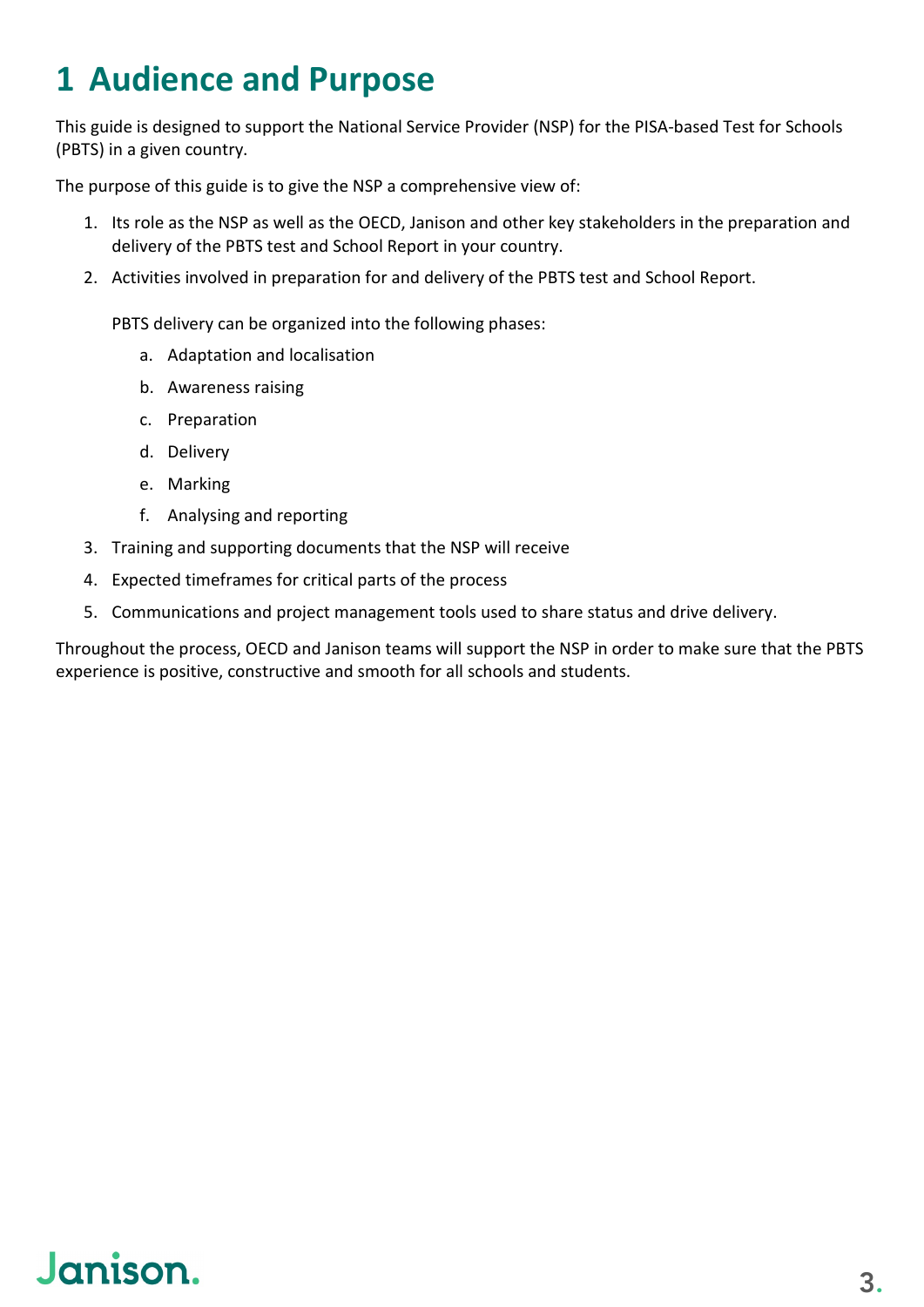## <span id="page-4-0"></span>**2 PBTS Overview**

The following graphic shows the key phases in the delivery of PBTS. These phases are described in detail as you progress through the document. Please note that these activities are not always sequential and several will take place concurrently in order to successfully deliver on time.

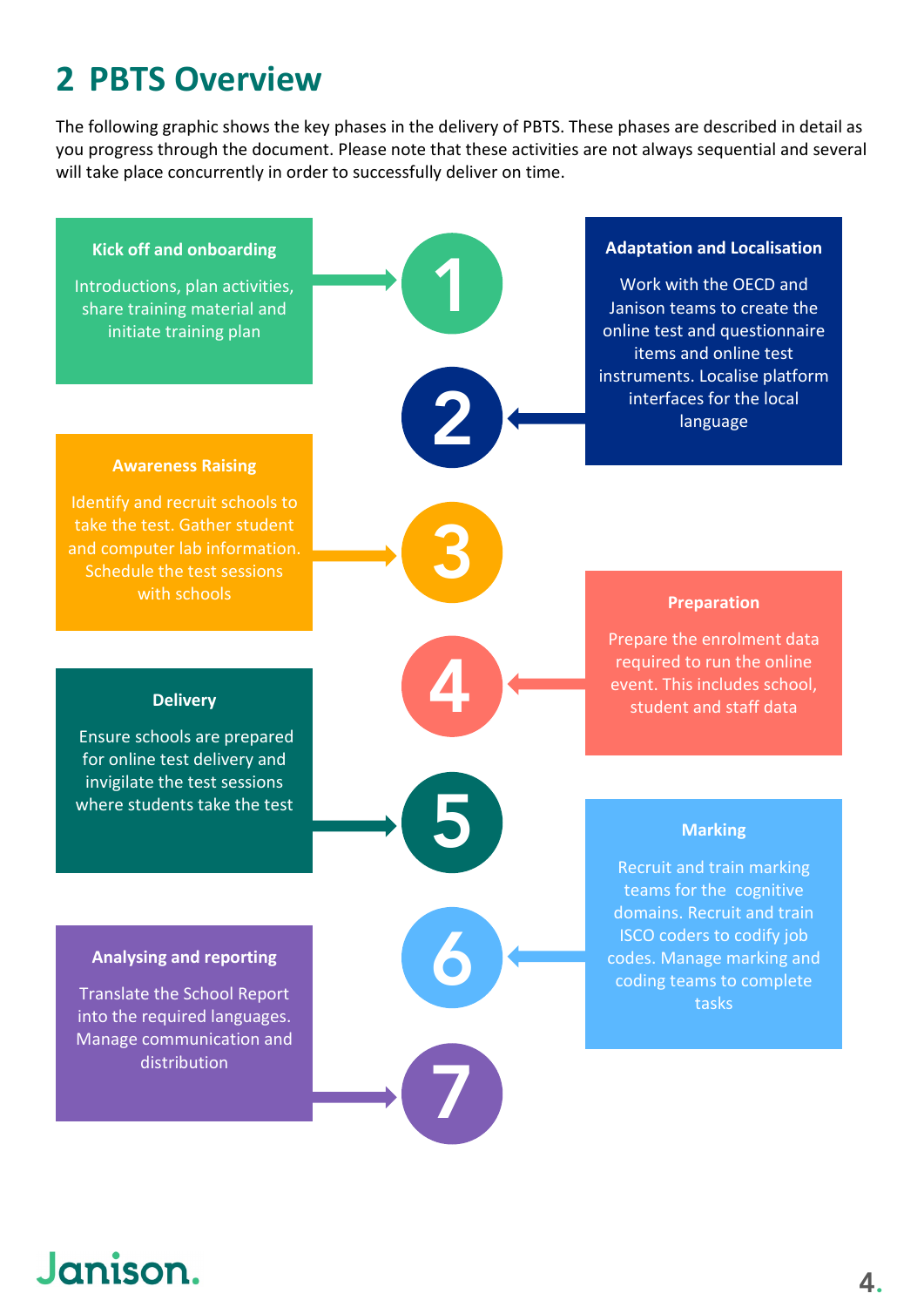## <span id="page-5-0"></span>**3 Adaptation and localisation**

### <span id="page-5-1"></span>**3.1 When does adaptation and localisation start?**

Once the NSP agreements have been signed between the OECD, the International Platform Provider - Janison and the NSP, the adaptation and localisation can commence.

### <span id="page-5-2"></span>**3.2 What happens during this phase?**

Once the activity of signing agreements has been concluded, the Janison Project Manager and the OECD will organise the kick-off meeting.

#### **The invitees to the kick-off meeting are**:

- NSP
- OECD
- Janison

#### **In the kick-off meeting the Janison Project Manager will**:

- Describe the PBTS delivery overview
- Confirm key contacts in each team
- Ask questions of the NSP including:
	- o confirmation of expected delivery dates for PBTS
	- o subsequent timeline for preparation
	- o expected number of schools to sit the test
	- o confirmation of language requirements for the purpose of localisation
	- $\circ$  indication of expected testing conditions given available technology and internet connectivity in schools (i.e. do we expect schools to take the PBTS online, offline or a mixture of both modes?)

#### **Other discussion points during the kick-off meeting include**:

- Sharing the Training Plan and initiating the scheduling of training sessions
- Confirming access to the Janison Secure File Transfer Protocol (SFTP) environment for sharing confidential documentation and training materials
- Setting communications schedule (e.g. weekly or fortnightly meeting)
- Setting out next steps and recording actions

### <span id="page-5-3"></span>**3.3 Training plan**

An important part of this phase is initiating the training plan. Janison is responsible for delivering a series of training sessions that will transfer critical knowledge and skills to the NSP in order to deliver the PBTS. The training sessions are provided using online meetings that can be recorded and reviewed by the NSP when needed. The training process is supported by training documentation and user guides that are made available to the NSP prior to each session.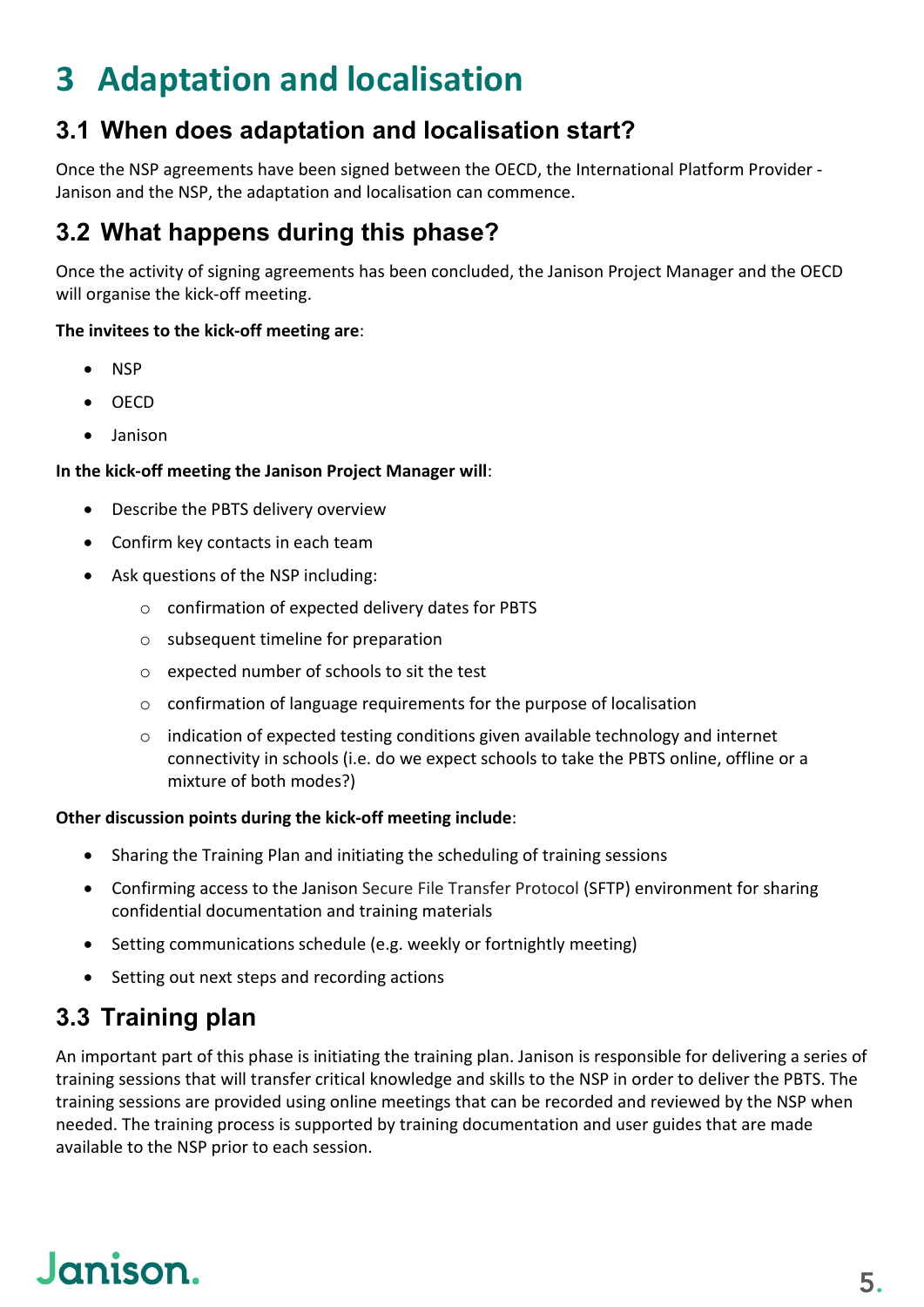#### **Training overview**

The training schedule below will be adapted to the needs of the NSP to support critical activities.

|                | <b>Subject</b>                                                                                                       | <b>Content</b>                                                                                                                                                                                                                                                                                                                                                                                                    | <b>Reference</b>                                                    |  |  |
|----------------|----------------------------------------------------------------------------------------------------------------------|-------------------------------------------------------------------------------------------------------------------------------------------------------------------------------------------------------------------------------------------------------------------------------------------------------------------------------------------------------------------------------------------------------------------|---------------------------------------------------------------------|--|--|
| $\mathbf{1}$   | Content<br>Localisation                                                                                              | How to access the Authoring platform, check each item and provide<br>feedback to Janison.                                                                                                                                                                                                                                                                                                                         | Reviewing<br>questions                                              |  |  |
| $\overline{2}$ | <b>Platform and Test</b><br>Player localisation                                                                      | How to provide translations that will localise the Test Player and the online<br>platform screens that will be accessed by NSP, School Coordinators,<br>Markers and Coders.                                                                                                                                                                                                                                       | Localisation guide                                                  |  |  |
| 3              | Enrolment<br>Information                                                                                             | The essential information that Janison needs from the schools in order to<br>enrol schools, students and supporting staff on the platform.<br>template                                                                                                                                                                                                                                                            |                                                                     |  |  |
| 4              | Student experience<br>of Online Test<br>Delivery using<br>Janison Replay<br>application                              | How to check for device compatibility using Janison Replay Check, install<br>the replay application, download student tests to the device and examine<br>caveats around centralised software deployment tools. Offline and online<br>mode will be explored. Next steps include understanding how Replay<br>enables students to take the PBTS and a physical check will be run on<br>device reconciliation status. |                                                                     |  |  |
| 5              | <b>PBTS</b><br>Administration<br>Platform:<br>Understanding<br>roles                                                 | The two key roles that the NSP plays with regards to the Janison PBTS<br>Assessments platform for Administration:<br>NSP Coordinator -NSP staff only covers the whole territory<br>School Coordinator - Single school (or group of schools)<br>$\bullet$<br>Some other roles will be covered as well such as IT administrator and<br>Proctor.                                                                     | <b>PBTS</b><br>administration<br>guide                              |  |  |
| 6              | Administering a<br><b>Test Session</b>                                                                               | The Test Administration Script. This is a critical session for School<br>coordinators and ensures delivery of an excellent proctor experience.                                                                                                                                                                                                                                                                    |                                                                     |  |  |
| 7              | Marking and<br>Coding - How to<br>use the Platform                                                                   | How to access the platform and complete the marking and coding<br>processes for each response.                                                                                                                                                                                                                                                                                                                    |                                                                     |  |  |
| 8              | Marking and<br>Coding - Applying<br>the PISA standards                                                               | How to mark questions and code responses in line with PISA standards.                                                                                                                                                                                                                                                                                                                                             |                                                                     |  |  |
| 9              | School Report<br>Template and Chart<br>Localisation<br>Note: This<br>translation work<br>can begin straight<br>away. | How to provide essential NSP translations into the Report Generator Tool:<br>School Report Template (.PDF)<br>$\Box$<br>Chart Localisation sheet (.xlsx)<br>$\blacksquare$                                                                                                                                                                                                                                        | School Report<br>template and<br><b>Chart Localisation</b><br>guide |  |  |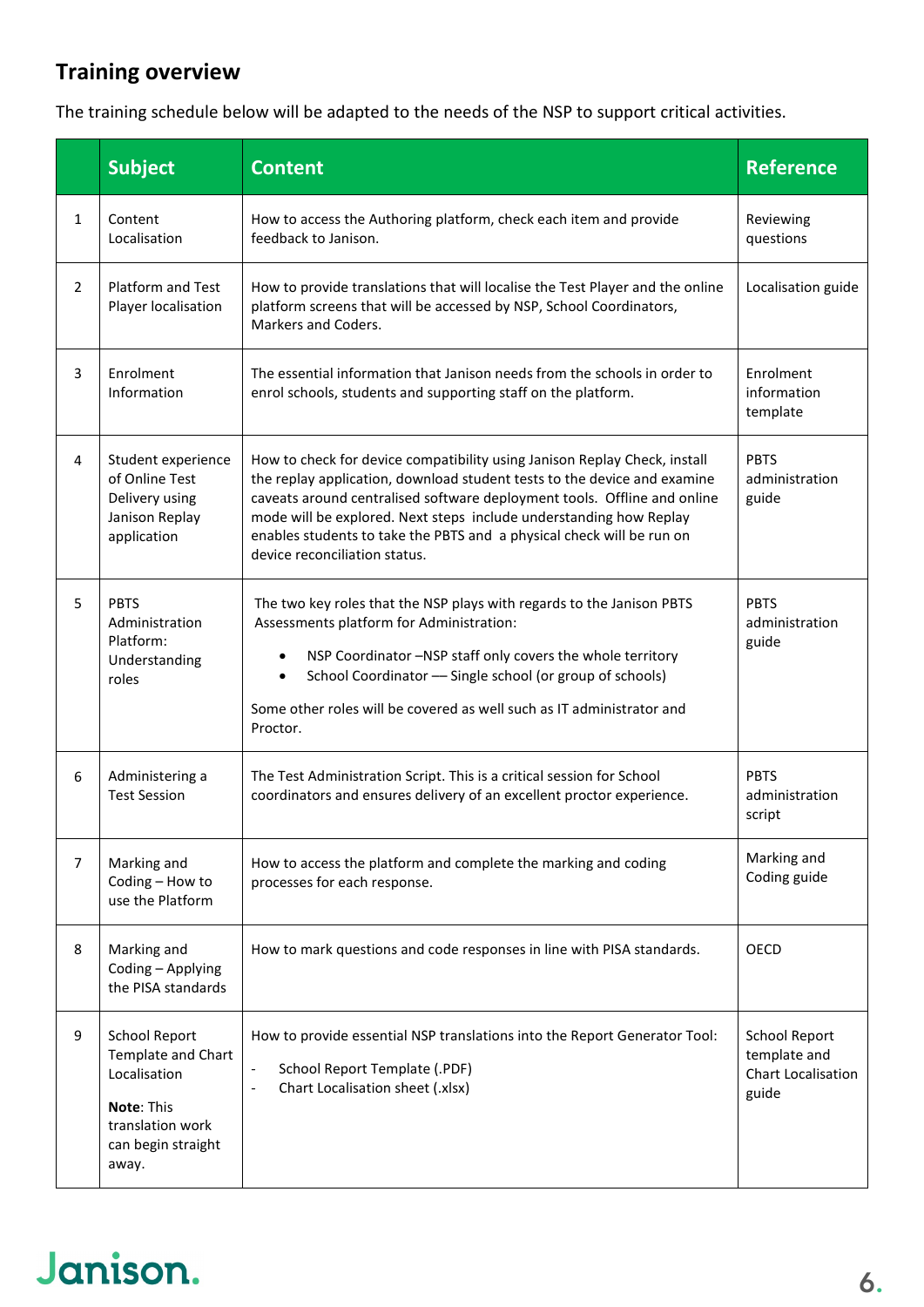### <span id="page-7-0"></span>**3.4 Localise content**

#### <span id="page-7-1"></span>**3.4.1 Overview**

Localising the PBTS content to match the lived experience of students is critical for success. Various instruments are used throughout the delivery of PBTS and they will require both translation and localisation. For example, the PBTS written in Brazilian Portuguese would need to be localised for use in Portugal.

It is the NSP's important role to provide these translations and localisations with the support of the OECD. Sufficient time and expertise must be dedicated to completing this in a timely manner. Janison will provide guidance and training for the NSP where needed on how to review the instruments and provide the translations that are needed.

The documents requiring translation and location are listed below. The documents include:

- questions and related marking rubrics for the PBTS Cognitive test
- questions in the PBTS Questionnaire
- International Standard Classification of Occupation (ISCO) Code tables that are used in the marking of the PBTS Questionnaire
- Janison Replay application
- Janison's PBTS online administration platform including marker dashboards
- Training and support documentation (please refer to Annex 1)
- School report and associated charts
- Reader's guide
- Video tutorial
- Upcoming localisation files for the Digital Dashboard

#### <span id="page-7-2"></span>**3.4.2 Cognitive Test and Questionnaire**

The OECD will provide the NSP with the Cognitive test items and Questionnaire to translate. Once the translation has been completed, the OECD and an external contractor will verify the translation and send the verified version to the NSP. Once the NSP has reviewed and signed off on the proposed changes, it will be adjudicated by the OECD for final sign off.

Once the final sign off has been given, item authoring on the Janison platform can begin.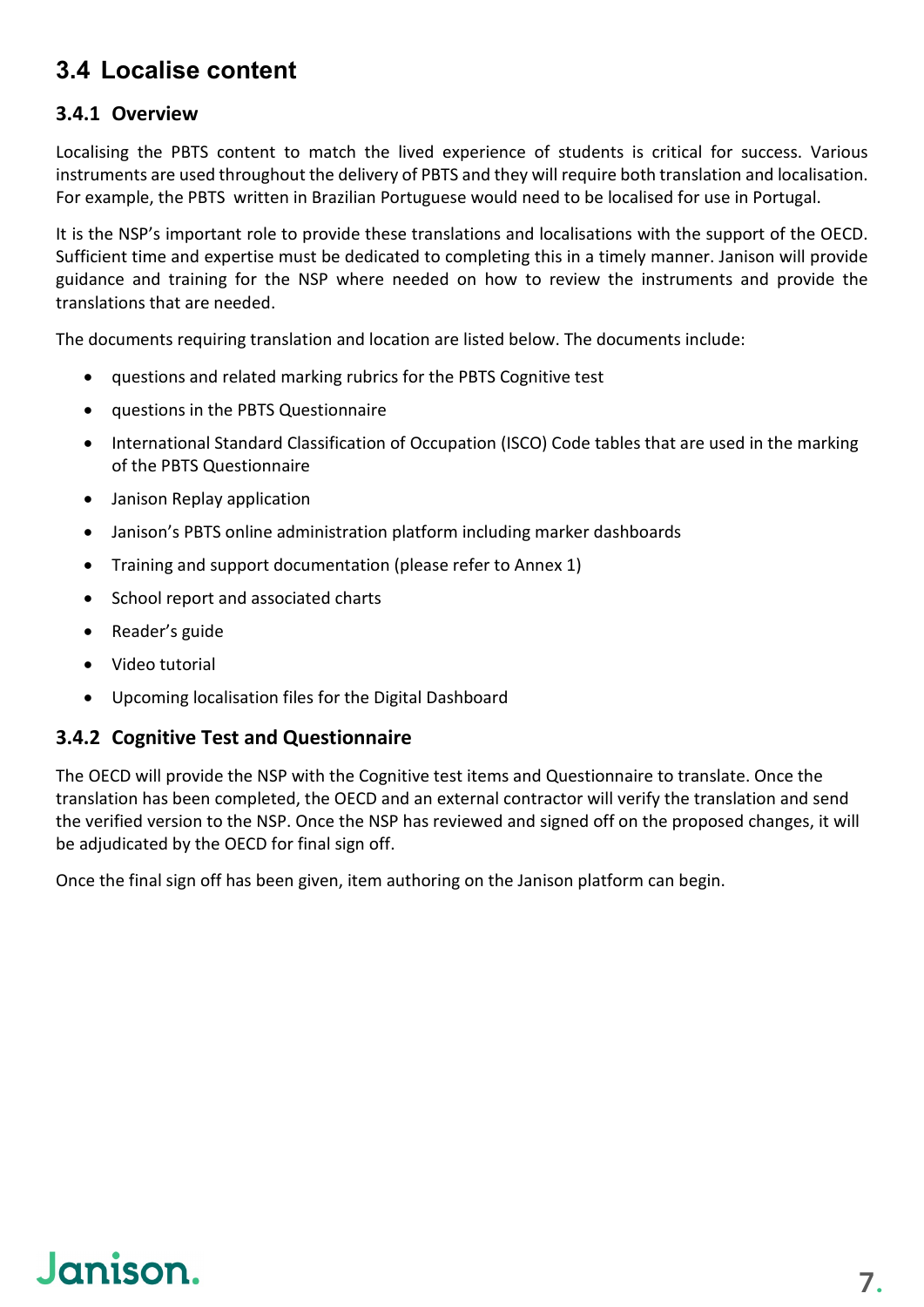The following diagrams show the work flow for the translation and localisation of the Cognitive Test and Questionnaire.



Janison will provide the NSP with training on how to access the platform in order to review items and provide feedback.

**Note**: It is imperative that the NSP verifies that the translated and localised items approved by the OECD have been correctly implemented in the platform.

#### <span id="page-8-0"></span>**3.4.3 ISCO Code Tables**

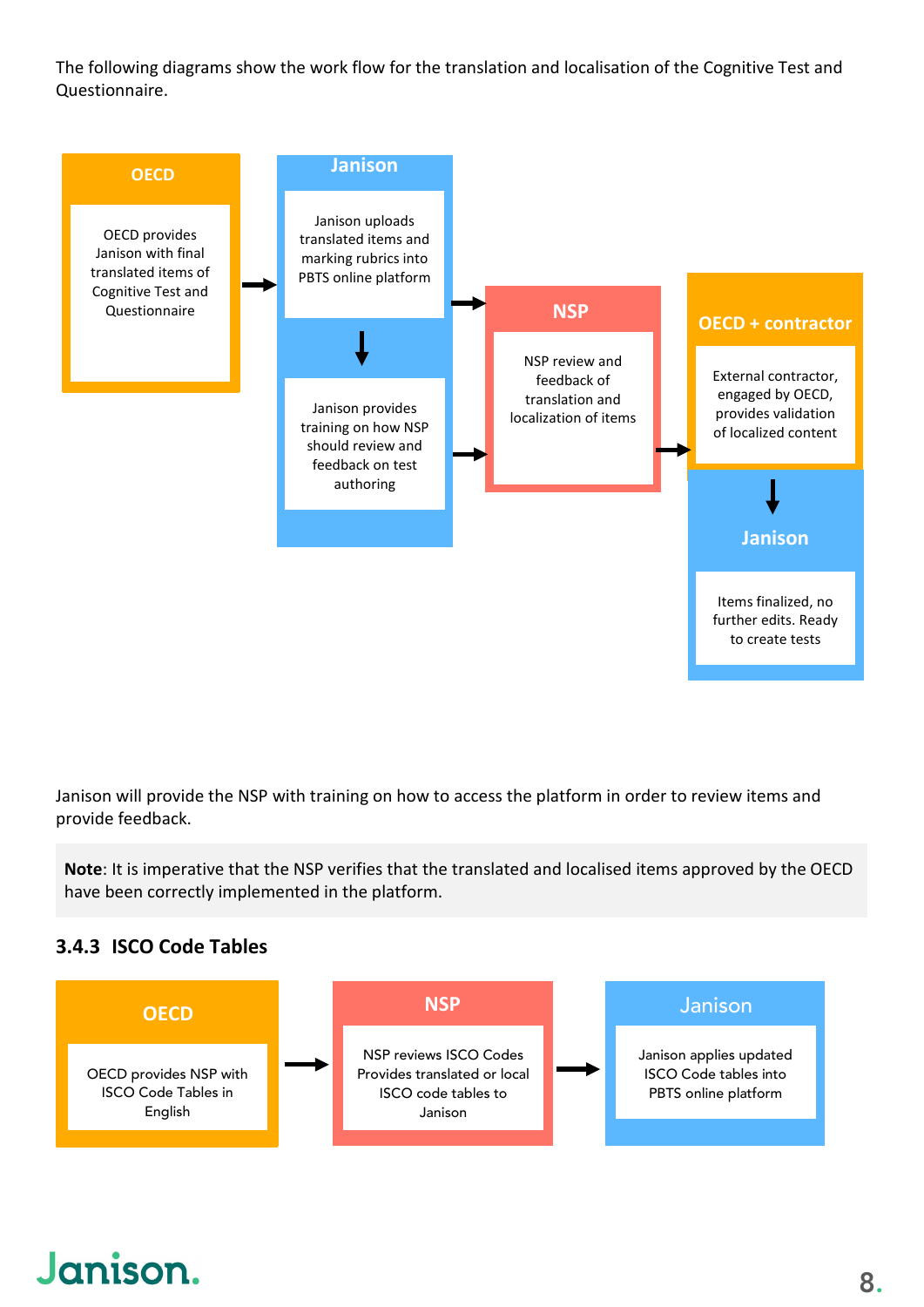After receiving the ISCO codes from the OECD, the NSP must either translate the professions in conformance to the guidelines provided by the International Labour Organization [\(ILO\)](https://www.ilo.org/wcmsp5/groups/public/---dgreports/---dcomm/---publ/documents/publication/wcms_172572.pdf) or utilize national versions (usually made available by national statistical bureaus or authorities).

#### <span id="page-9-0"></span>**3.4.4 Localising the digital platform for use in your country**



The NSP will provide translations to phrases that are present in Janison's software – the PBTS online platform, and the Janison Replay and Replay Check applications.

Once the translations have been applied in the software, the NSP will test the software and confirm that the translations and localisations have been correctly applied.

#### <span id="page-9-1"></span>**3.4.5 Training and support documentation**

It is the NSP's responsibility to provide training to administrators that are responsible for supporting the delivery of PBTS at their school.

The NSP must provide for effective knowledge transfer using the tools that are available to them. Training guides written in English will be provided.

The NSPs are best positioned to update and translate these guides for use by their audience. New or translated documents should bear only the NSP's logo and should be shared with the OECD for approval prior to distribution. They must not bear the OECD or Janison logos.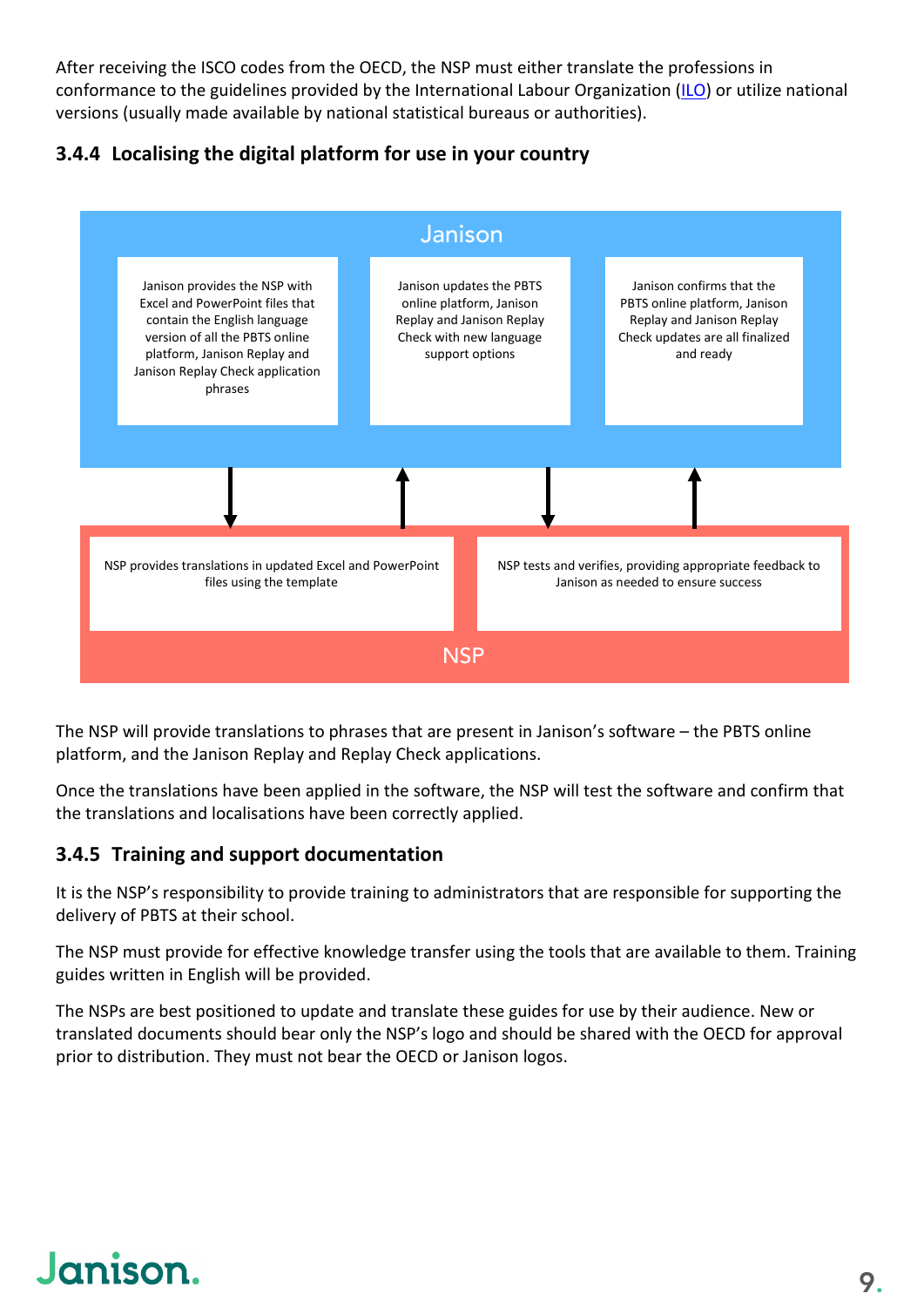## <span id="page-10-0"></span>**4 Awareness raising in schools**

### <span id="page-10-1"></span>**4.1 When does awareness raising start?**

The PISA for Schools project is entirely demand-driven and the PISA-based Test for Schools is administered on a voluntary basis as schools engage with the OECD or the NSP directly. Raising awareness of the PISAbased Test for Schools in your country is the responsibility of the NSP. This can be achieved in many ways and the NSP is encouraged to actively recruit schools to participate in upcoming test events. In some cases, awareness raising and recruiting will happen before the NSP organisation actually commits to act as an NSP. In other cases, it will happen after the agreements have been signed, usually with the support of pre-existing relationships with schools (e.g. connections with school networks, partnerships with the Ministry of Education).

### <span id="page-10-2"></span>**4.2 How does awareness raising work?**

Awareness-raising and outreach operations can take several forms including dedicated websites, invitations to events and webinars.

For the purpose of validating the PBTS in a country, the schools participating in Year 1 of the project need to be as diverse as possible (e.g. public/private, rural/urban, high/low performing, high/low socio-economic status). Therefore, once the bulk of the schools have been recruited, it could be that variability might be missing. In this case, the NSP will need to make a concerted effort to include at least some of them in the sample.

In most instances, our NSPs work with convenience samples. Therefore, there will be no sampling operations at school level (but sampling protocols will be applied in each participating school to ensure a statistically representative sample of students). In the event that an NSP chooses to use a representative sample of schools, then a school sampling framework will be designed directly by the OECD and external contractors, aligned with the sampling methodology utilised in PISA.

The OECD and Janison can help NSPs to raise awareness among schools by participating in live (online) events. The NSP is encouraged to extend an invitation so the OECD and Janison can better support it in this endeavour.

Furthermore, the OECD will provide the NSP with official marketing materials for PISA for Schools (such as an official brochure, flyer and PowerPoint presentation) to be circulated among schools. The School Report template and the Reader's Guide also represent powerful marketing materials for schools by offering a concrete example of the type of information to be delivered through the assessment. The OECD will sign off on your main public information (such as websites on the assessment or press releases). However, once approved the materials may be re-worked for additional uses without further sign off. If in doubt, do not hesitate to ask for clarification.

### <span id="page-10-3"></span>**4.3 Costs of school participation**

In some cases, the NSP may decide to charge individual schools to take part in the PBTS – in other cases costs will be covered by the NSP itself, or another funder (e.g. public agency or philanthropic organisation).

### <span id="page-10-4"></span>**4.4 Minimum requirements to qualify for a school report**

When schools agree to participate in the project, it is essential that they are made aware that to qualify for a school report, a significant amount of valid student responses must be collected to produce results. Students' responses to the Cognitive test and Questionnaire are deemed valid if student performance and socio-economic background can be determined.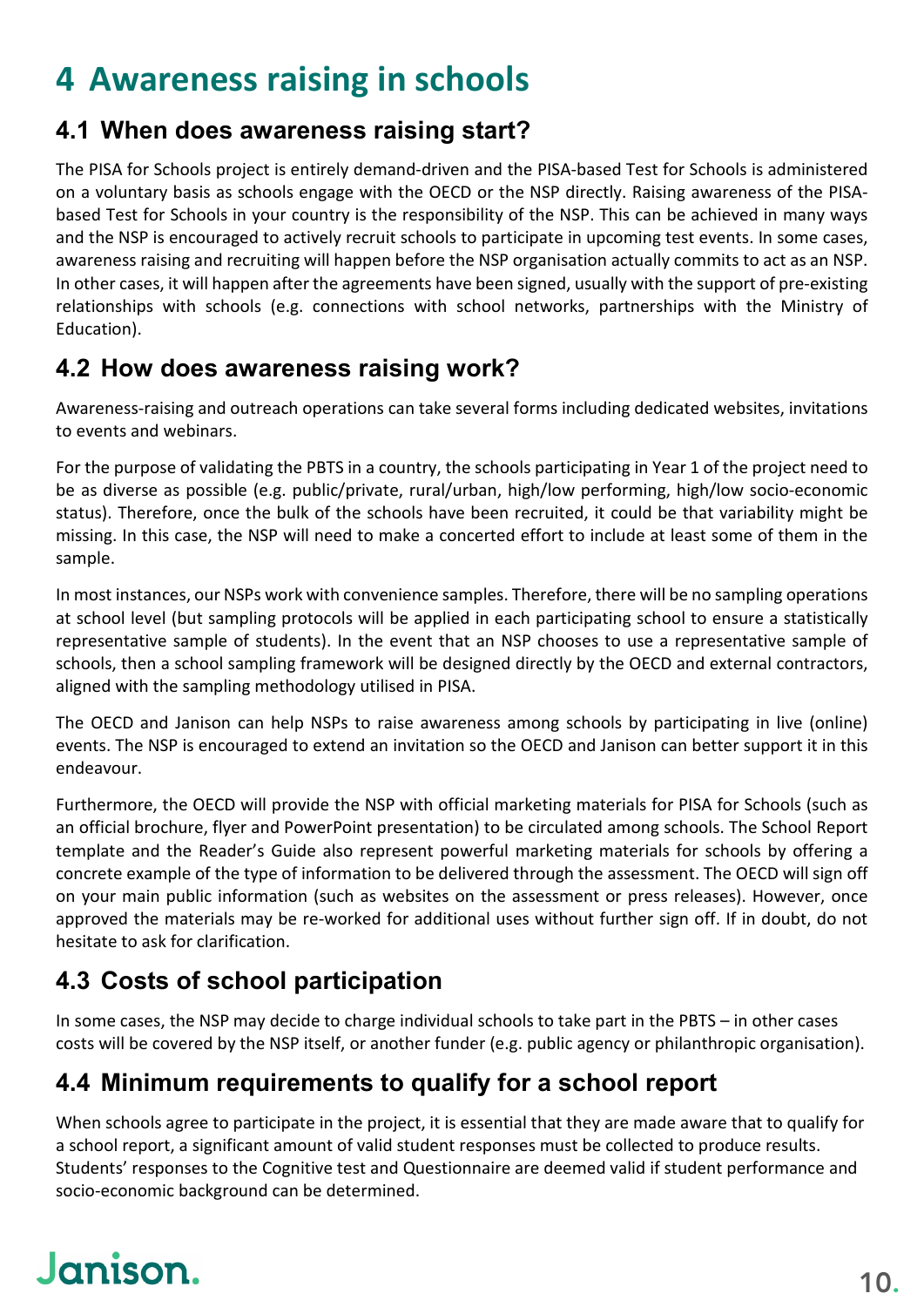That is, a student response is considered valid if:

- 1. Student eligibility can be ascertained through date of birth and gender information
- 2. Performance can be inferred through sufficient responses to the Cognitive test, and
- 3. There is enough information in the Student Questionnaire to estimate the student's socio-economic background. In particular, information regarding:
	- a. Parental occupation and education background
	- b. Student learning environment and socio-economic context at home

#### **Therefore, the following eligibility criteria must be met**:

- 1. The total number of valid student responses within the school must be **no less than 42**
- 2. **No less than 80% of tested students** (meaning participants from the main sample or replacement students) must provide valid answers.

If a school does not meet all the above-mentioned criteria, that school will not receive a school report.

### <span id="page-11-0"></span>**5 Preparation**

#### <span id="page-11-1"></span>**5.1 Collecting enrolment and infrastructure data**

Once a school is recruited, the NSP will provide the school with a school information template spreadsheet to complete. This template, provided by Janison, will gather required information including school names, codes and eligible students within each school. The school populates the template with the required information and returns the form back to the NSP.

At the same time, information will be gathered relating to the computer lab infrastructure.

While less common, some NSPs have chosen to apply PBTS to a representative sample of schools in their country. In this special case, a sampling framework will be designed by the OECD and will thus require additional data pertaining to the universe of schools to be sampled. Please contact the OECD to discuss this possibility.

#### <span id="page-11-2"></span>**5.2 Creating the student sample**

There are clear guidelines around student eligibility and the process for producing the main sample for each school. The schools must have 42 or more students who are between 15 years and 3 completed months to 16 years and 2 completed months at the time of assessment. The operational definition of an age population directly depends on the testing dates. A variation of up to one month in this age definition is permitted.

For more information please refer to Section 6: Field Operations in the PBTS Technical Report.

The latest report can be located on the PISA for Schools page <http://www.oecd.org/pisa/pisa-for-schools>

#### **Enrolling the students in the PBTS online platform**

The NSP must collate all of the primary sample information from the schools in a single spreadsheet and share it with Janison. This sampling information is highly confidential and should only be transferred by upload to the Janison SFTP platform. It is important to note that no student names should be shared with Janison or the OECD.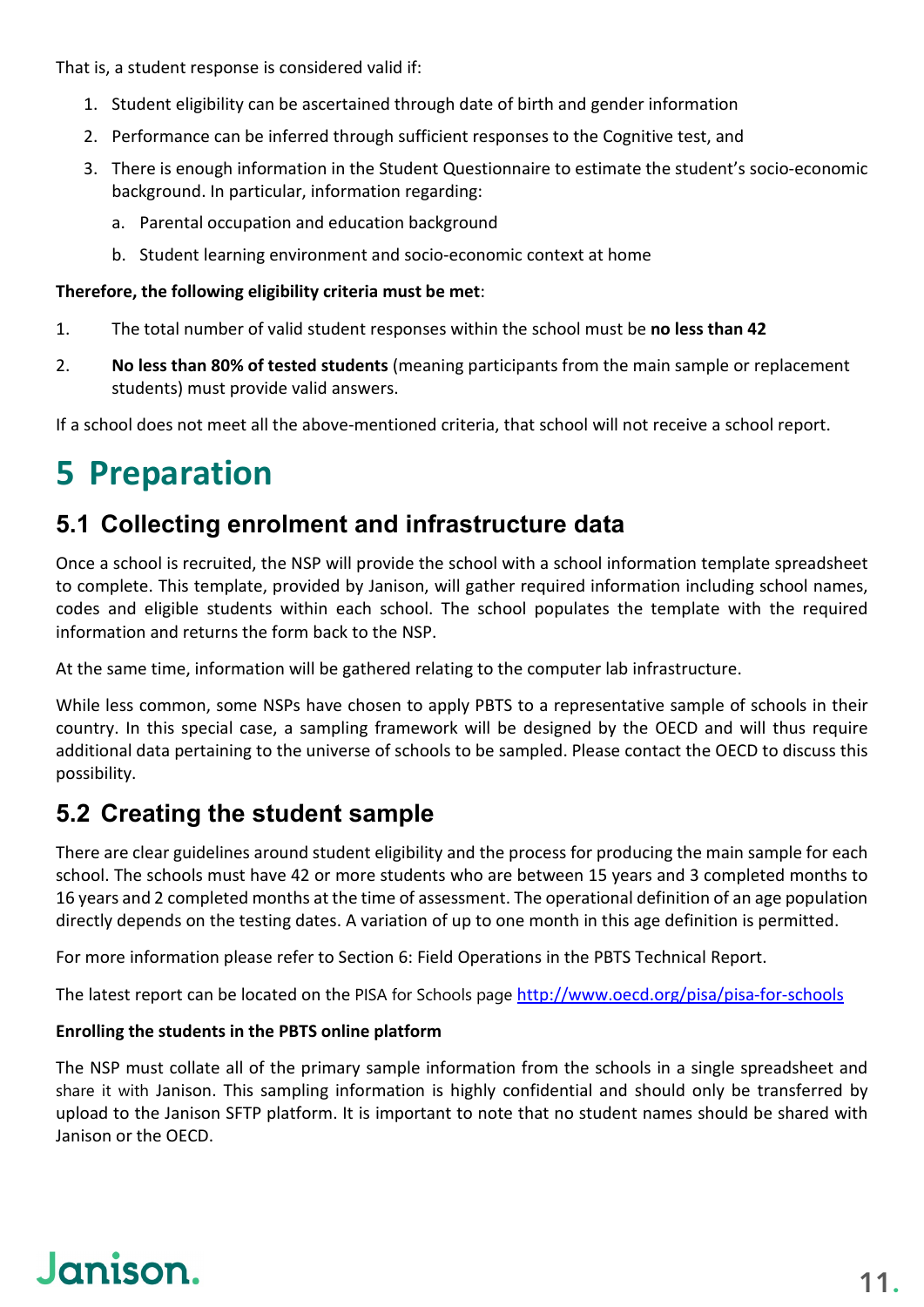|  |  |  | District / Region Code - School Code - Student ID - Birth Year - Birth Month - Grade - Gender - Additional Needs Status - |
|--|--|--|---------------------------------------------------------------------------------------------------------------------------|
|  |  |  |                                                                                                                           |
|  |  |  |                                                                                                                           |
|  |  |  |                                                                                                                           |
|  |  |  |                                                                                                                           |
|  |  |  |                                                                                                                           |

Upon confirmed receipt of the correctly formatted information, Janison will prepare the student enrolment on the PBTS online platform. There is an anticipated turnaround time of 7 calendar days. Please provide the required time for this to be successfully completed.

### <span id="page-12-0"></span>**5.3 Providing Session Codes**

In addition to the student access codes, a single, confidential test session code which is unique for each school is created by Janison. Janison transfers these session codes to the NSP via the SFTP site to ensure maximum security. The NSP must also transfer this info to the schools and will be instructed on this process during the relevant training session.

Session codes will be provided in the proctor materials in order to initialise testing on the test day.

### <span id="page-12-1"></span>**5.4 Providing Student Access Codes**

During training sessions, it will be discussed the enrolment process and the creation of two confidential, unique access codes per student. Janison will provide these codes via spreadsheet through its SFTP. The NSP must pass these codes securely to each school. On the day of the test, the schools' test administrators confidentially pass the codes to each student before the test commences.

This process is to be handled by trained proctors and NSP staff only.

#### <span id="page-12-2"></span>**5.5 How Session Codes and Access Codes are used**

The Test Administration Script describes in detail the steps that each student takes on the day of the test. The PBTS is composed of a 90 minutes cognitive test, followed by a 15-minute break and concluded by a 35- 45 minutes Student Questionnaire.

#### **Cognitive test**

In order to access the Cognitive test, each student at the same school will first enter the same common Session Code into the Janison Replay software. Then they will enter their unique Cognitive Test Access Code. Once this code is entered, the unique test booklet that has been specifically assigned to that student is loaded onto the student device.

The proctors will clearly display the Session Code for all students (for example by writing it on the whiteboard) and will support them in entering their unique student code.

#### **Student questionnaire**

In order to access the Questionnaire, each student at the same school will enter again the same common Session Code for that school into the Janison Replay software. Then, each student will enter their unique Questionnaire Access Code. Once this code is entered, the Questionnaire questions will appear.

The following diagram describes this process: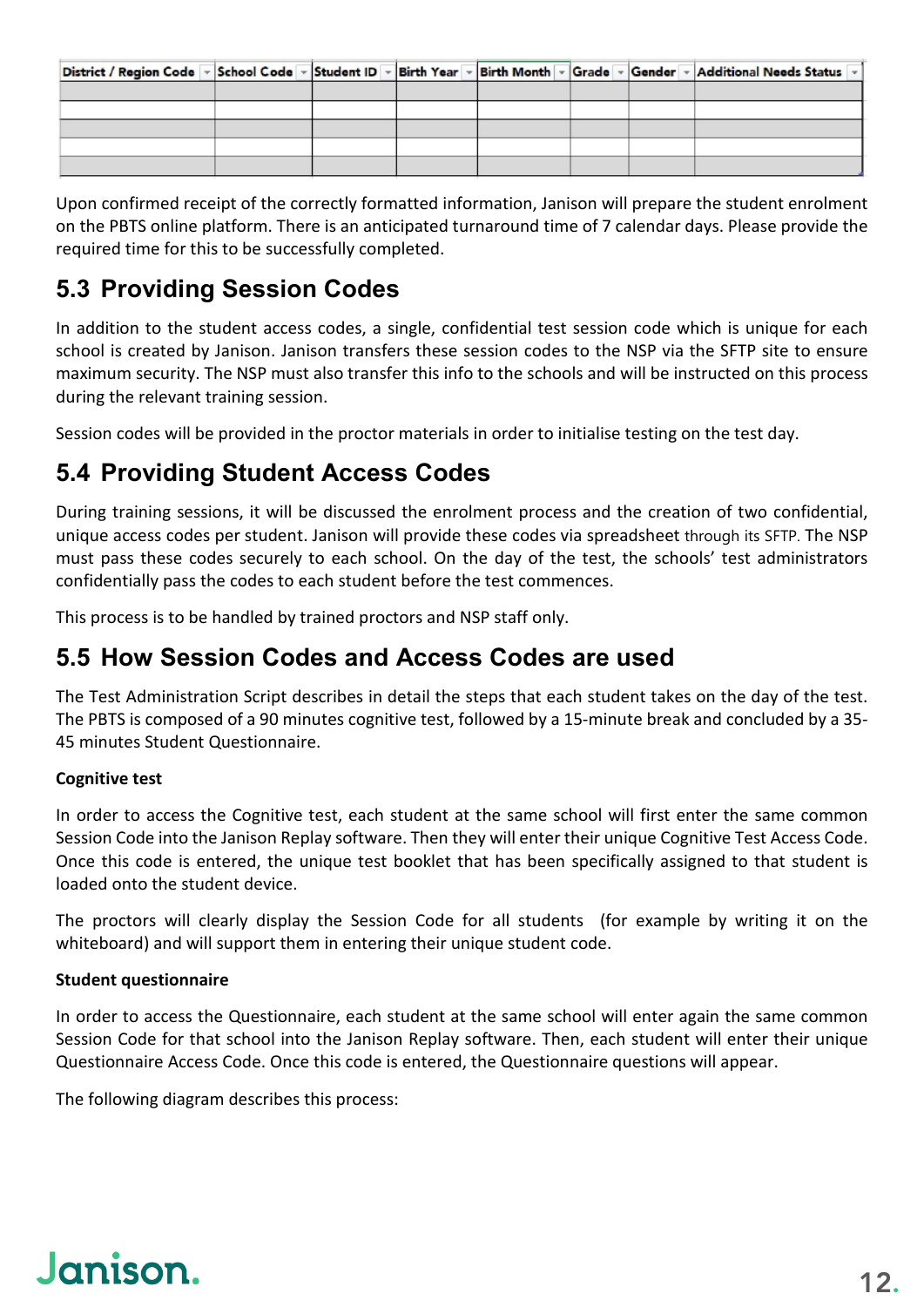#### **Part 1 Session – Accessing the Cognitive Test**



### <span id="page-13-0"></span>**5.6 Training for School Coordinators and Proctors**

The NSP is responsible for providing training and document guidance to School Coordinators and Proctors on:

- 1. How to use Janison Replay Check
- 2. How to install and operate the Janison Replay software
- 3. How the School Coordinator can access the PBTS online platform to monitor student progress and finalise sessions
- 4. How to administer test sessions on the day of the test

In accordance with the Training Plan described in Section 3, Janison will provide all the necessary training and supporting user guides to the NSP that cover the above topics.

- The Janison Replay Check and Replay Installation Guide is provided and is targeted at technical administrators that will be responsible for setting up the students' devices
- The School Coordinator Guide describes the screens and functions on the PBTS platform for monitoring student progress and finalising sessions
- The Test Administration Script describes the running order of the test day and provides the exact words by which the Proctors will use to guide the students and administer the test

The NSP must ensure that this material, and any new user guides, are translated to ensure that all the relevant school staff are fully briefed about, and able to conduct, their important role in the PBTS administration.

### <span id="page-13-1"></span>**5.7 Conducting a pilot**

It is strongly recommended that a pilot test is conducted with 2 - 3 schools a few weeks prior to the test date in order to validate the processes for preparing schools and administering the test. If the pilot is conducted under identical conditions as the main administration and the schools meet the eligibility criteria, then the OECD will consider issuing them a school report.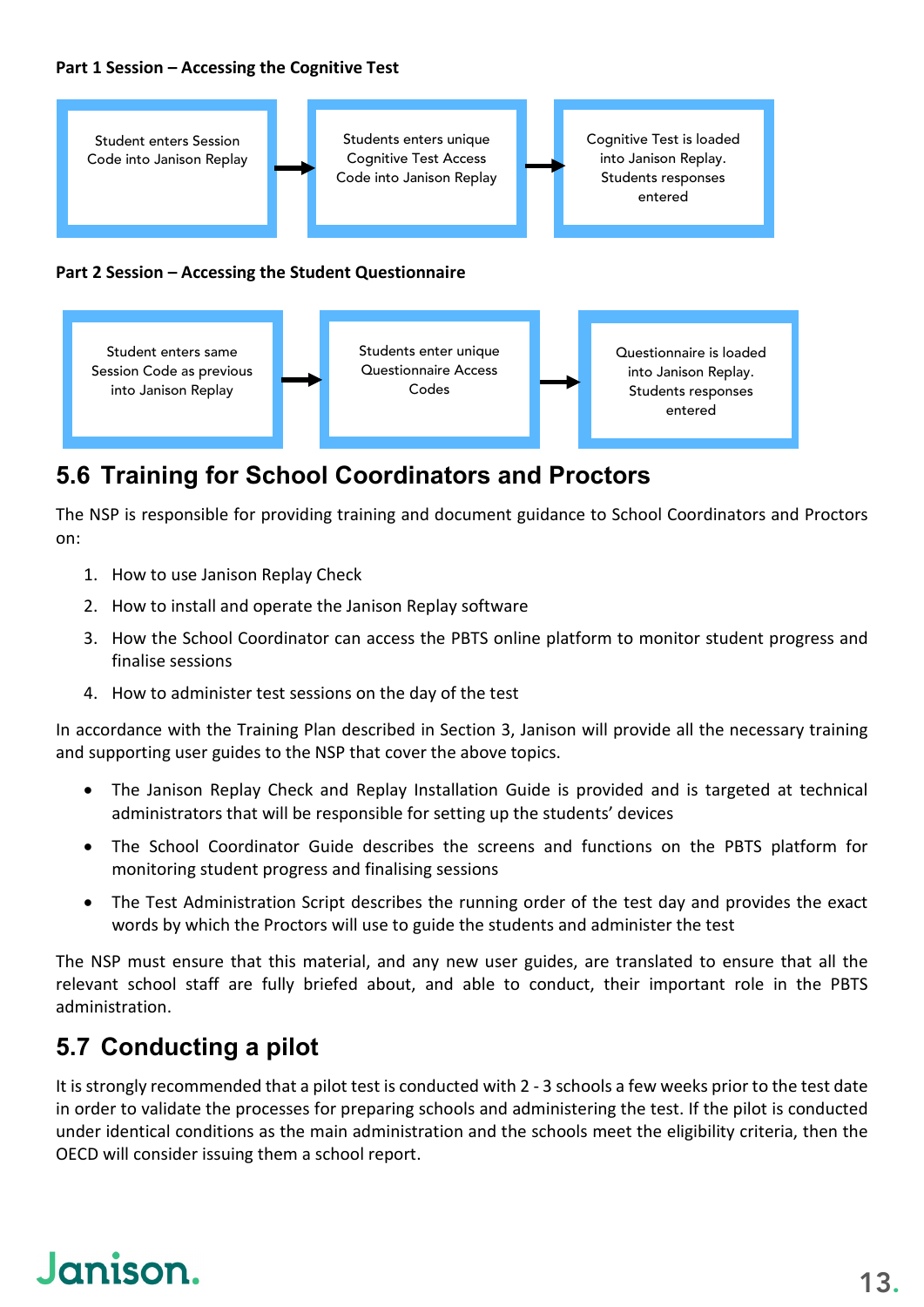## <span id="page-14-0"></span>**6 Delivery**

### <span id="page-14-1"></span>**6.1 Scheduling for test delivery**

The NSP is responsible for proposing a schedule that outlines intended test dates for each school. This should be done as soon as possible, preferably as soon as the Awareness Raising phase of the project is concluded.

Janison and OECD will review and approve the schedule with a view to ensuring the NSP is supported through the entire delivery process.

Following PISA Technical Standards, the overall duration of a testing window (i.e. the test dates for all schools in the sample, including the possible catch-up testing sessions for missed test sessions) must not exceed 6 weeks. Besides, this information is required in order to ensure that the PBTS online system as well as human support resources are aligned and optimised to support the necessary loads.

Please note catch up sessions are to be included in the NSP's scheduled test sessions plan to provide for situations beyond the school or NSPs control. The NSP should allocate times within the testing window where these tests could take place if needed. This enables schools to ensure that enough data has been collected to produce reliable results.

### <span id="page-14-2"></span>**6.2 Supporting schools and the NSP during test delivery**

Steps for Support Escalation:

- 1. School level primary technical support
- 2. NSP level technical support
- 3. Janison PBTS support team

The NSP will define with the schools the most appropriate means for providing primary technical support for the students and test administration staff. If there are any issues that cannot be resolved at this level, the School should escalate to the NSP for support. The NSP has been prepared to support the schools with all the necessary training provided by Janison. If there are any issues that cannot be resolved by the NSP, then the NSP should escalate to Janison PBTS support for assistance.

During the training session, NSPs will receive the phone numbers of the Project Manager and PBTS Technical Specialist for the purposes of escalation.

### <span id="page-14-3"></span>**6.3 Online versus offline test delivery**

Once student device compatibility has been confirmed using the Janison Replay Check application, the Janison Replay test player application can be installed. The timeline for this process will be agreed in collaboration with the NSP and the IPP.

The Janison Replay Application is used for both online and offline delivery of tests.

#### <span id="page-14-4"></span>**6.3.1 Online delivery**

Where feasible, online delivery is the preferred option for the PISA-based Test for Schools as it allows for real-time monitoring of the testing session and ensures immediate uploading of student responses to the PBTS server platform.

Upon entering the Cognitive Test Access Code, a test definition that is specific for that student is downloaded while the device is preparing to take the test. A stable internet connection is required to complete the student device preparation. Once the device has finished preparing, the student can commence the test.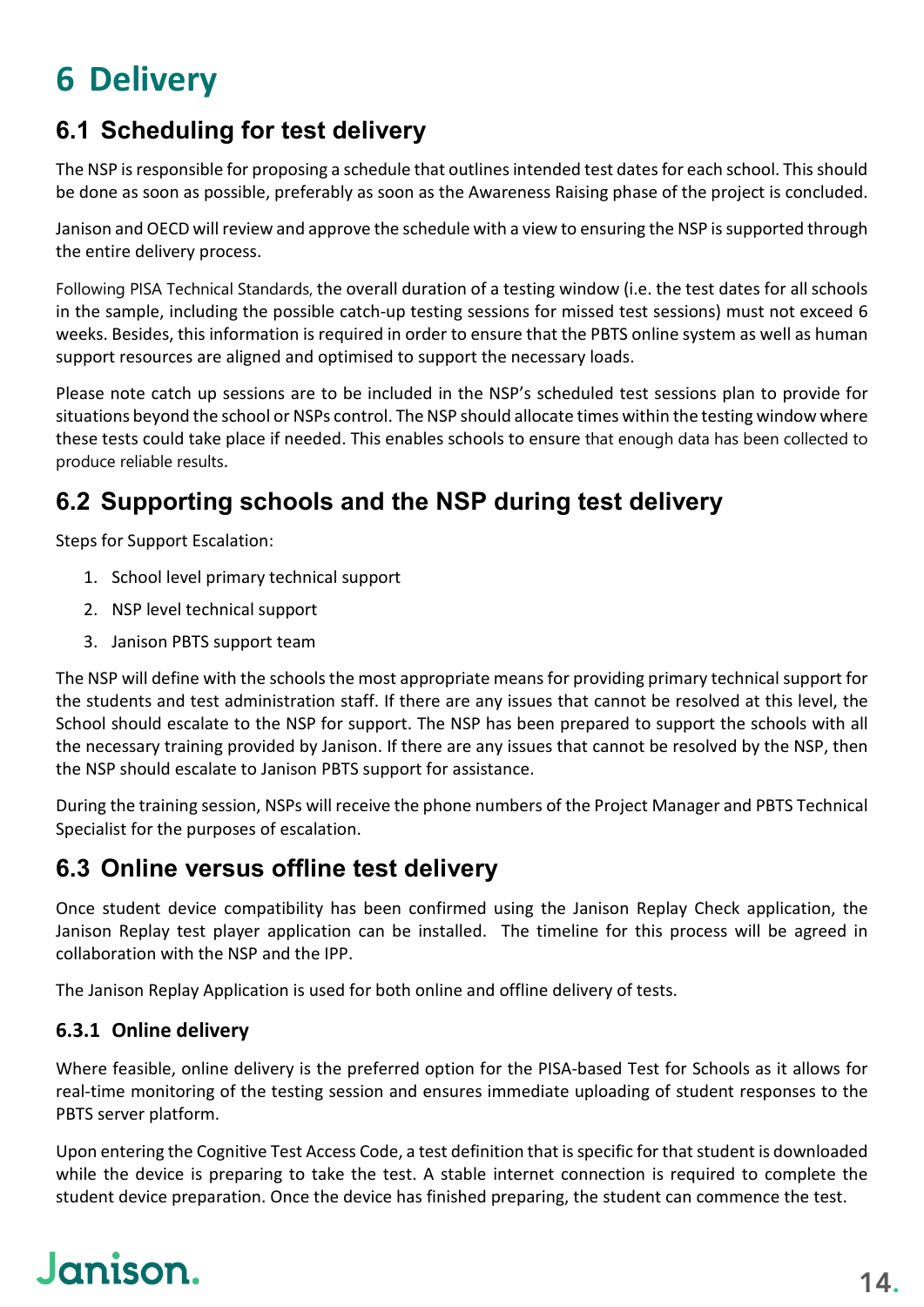Once the test has started, the test responses can be entered while the device is online or offline. The test player is resilient to network instability. If the device connection status is online, then responses will immediately be reconciled to the PBTS server platform as the student moves to the following question.

If the device goes offline, then responses will be stored locally until connection has been restored. When connection is restored, any stored responses will be reconciled automatically.

At the end of the test – if the device is offline –unreconciled responses can be reconciled either by bringing the device back online, or by using the reconciliation process described in the School Coordinator Guide.

Responses can be manually exported and reconciled using a different device with Janison Replay when online.

#### <span id="page-15-0"></span>**6.3.2 Offline delivery**

In situations where the schools or students have limited access or unstable internet connections, offline delivery is an option.

The process for preparing student devices and reconciling student responses is more labour intensive for the school and NSP compared to the online delivery method.

For offline delivery, and depending on the number and distribution of schools, Janison will prepare a series of USB images that are used to install the Replay application and load the test package content to the student device without the need for an internet connection.

Test responses are saved to the student device throughout the test.

By using the reconciliation process described in the School Coordinator Guide, responses can be manually exported and reconciled using a different device with Janison Replay when online.

#### <span id="page-15-1"></span>**6.4 Finalising the test session**

After testing has been completed at the school, the test session may be finalised in the PBTS online platform.

It is the role of the School Coordinator to finalise the session for a school within the PBTS online platform. If the School Coordinator did not do this for some reason, the NSP can do this for the school.

When the session is finalised, the test responses are ready for marking.

### <span id="page-15-2"></span>**7 Marking**

### <span id="page-15-3"></span>**7.1 Hiring and training of Markers and Coders**

The NSP is responsible for the marking and coding of test responses, which can begin as soon as the first schools have completed their test events. The speed with which this step can be completed will depend upon the number and expertise of the markers. In some territories, it is possible to find markers that already have experience in providing marking and coding services for PISA and PBTS and are familiar with the specific requirements of a PISA-like assessment.

Typically, markers are domain specific. The number of items and item type needs to be considered when allocating marker resources, as it will have a direct impact on the duration of these marking operations.

In most cases, the NSP will choose to hire and train markers to conduct all marking and coding operations. In some instances, and depending on the language, Janison and the OECD can introduce the NSP to experienced markers that do not require any further training in order to be ready to commence marking PBTS items.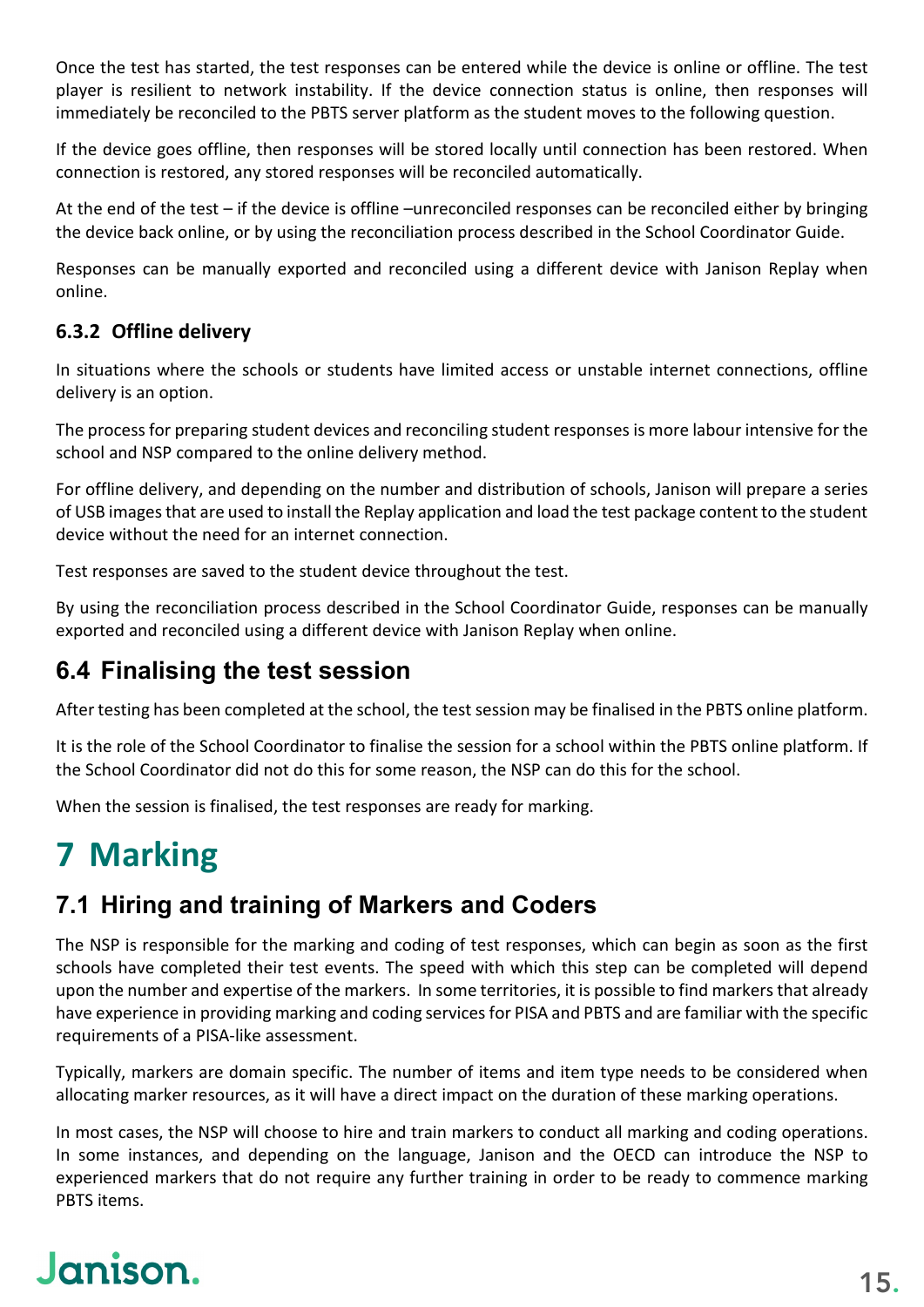### <span id="page-16-0"></span>**7.2 Accessing the PBTS online platform to mark responses**

Generic accounts are created for each Marker, Senior Marker, Chief Marker and ISCO Coder. It is also important to know which domains (Reading, Science or Maths) each marker will be marking responses for, as this requires configuration by Janison.

Marker accounts can be created based on the marker's name and email address. Markers will mark responses from the domains that they are assigned to answer.

Twenty percent of the student responses will be double marked, i.e. marked by 2 markers, to meet the OECD's data quality assurance standards. Should the two assigned markers provide different grades, a Senior marker will need to resolve the conflict by adjudicating the most appropriate code to the response.

#### <span id="page-16-1"></span>**7.3 How many markers and coders are needed?**

Based on experience to date, the following metrics can be used as a rule of thumb for determining how many markers and coders are needed for the marking process.

Cognitive marker – approximately 6 questions per minute

ISCO Coder – approximately 4 responses per minute

Janison and the OECD are available to discuss how the NSP could best undertake forward planning for the marking and coding operations to maximise accuracy, efficiency and timeliness.

## <span id="page-16-2"></span>**8 Analysing and reporting**

Janison has developed a Report Generator tool that uses three inputs in order to create the school reports:

- 1. The School Report Template (PDF)
- 2. The Chart Localisation sheet (.xlsx)
- 3. The gold dataset

Part 1 and 2 – The School Report and Chart Localisation templates are the work of Janison and the NSP. These templates (provided by Janison) are translated and localised by the NSP for input into the report generator tool.

Part 3 – The gold dataset is produced by the OECD from the test data extracted from the PBTS platform and utilised for analysis and reporting. It is critical that the NSP checks against the reported figures to ensure it is an authentic and realistic representation.

The final outcome of this process is the School Report which is collated and prepared by Janison for distribution by the NSP to the schools.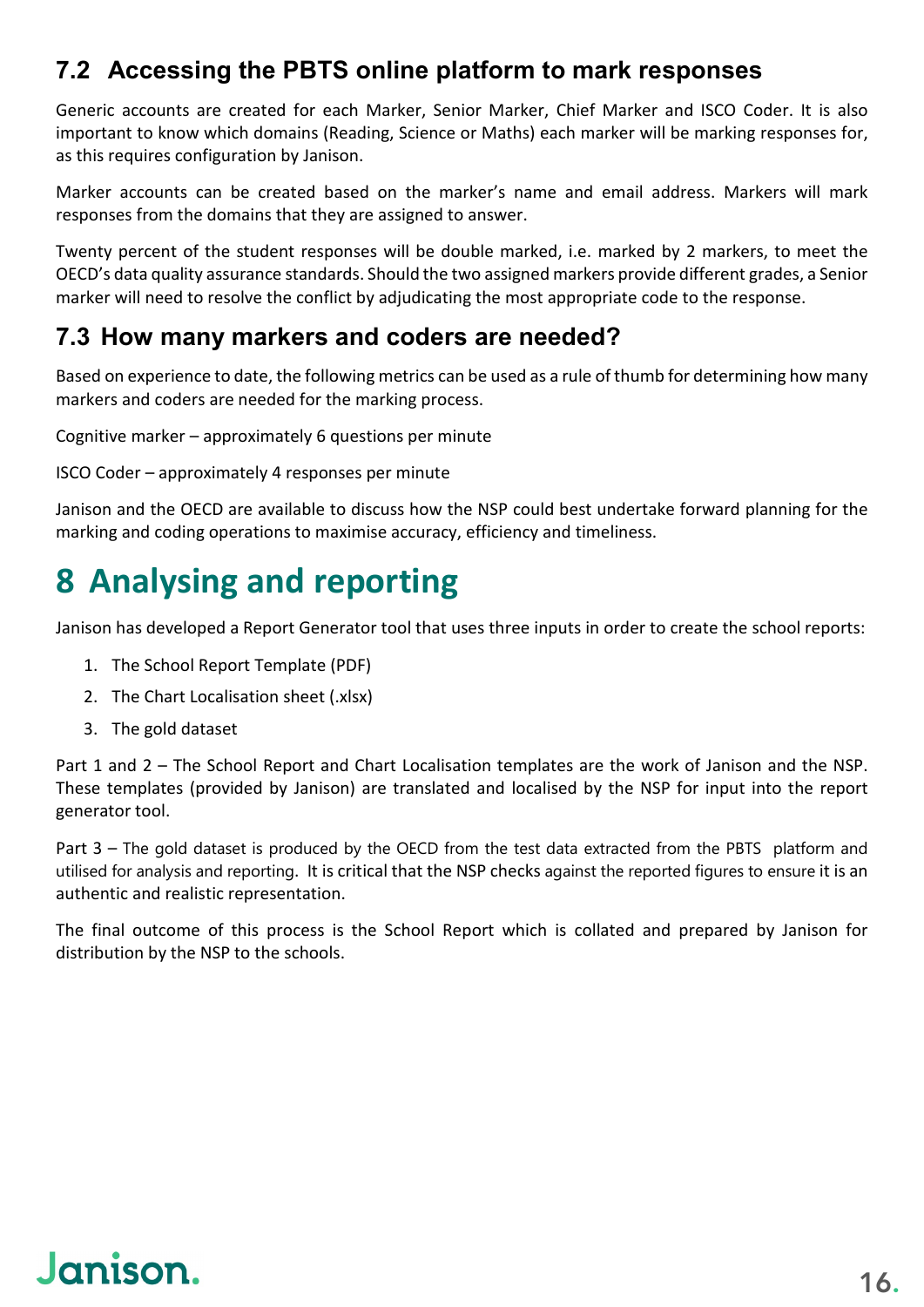The following graphic shows an overview of the process required to generate and distribute reports:



### <span id="page-17-0"></span>**8.1 The gold dataset**

When the marking and coding is complete, Janison extracts the SCORED (Cognitive) and RAW (Cognitive and Questionnaire) data files. These are transferred to the OECD via Janison's SFTP site. The OECD verifies that the dataset is complete and once the verification is finalised, the OECD generates the gold dataset using statistical analysis tools.

The NSP must verify that the data in the gold dataset is complete and broadly reflects results as expected in their context (e.g. most underprivileged schools performing worse than privileged schools).

The gold dataset is generated as an Excel spreadsheet. Janison and the OECD will review and approve the schedule with a view to ensuring supportability through the entire delivery process.

### <span id="page-17-1"></span>**8.2 The School Report template and Reader's Guide**

The School Report PDF template and the Reader's Guide document including static body text, certain images and logos have been designed by Janison based on the master version produced by the OECD. The base version is in English. It is the responsibility of the NSP to provide a translated version of this PDF. The NSP is also responsible for translating the accompanying Reader's Guide which will help schools in understanding and exploring their own school report.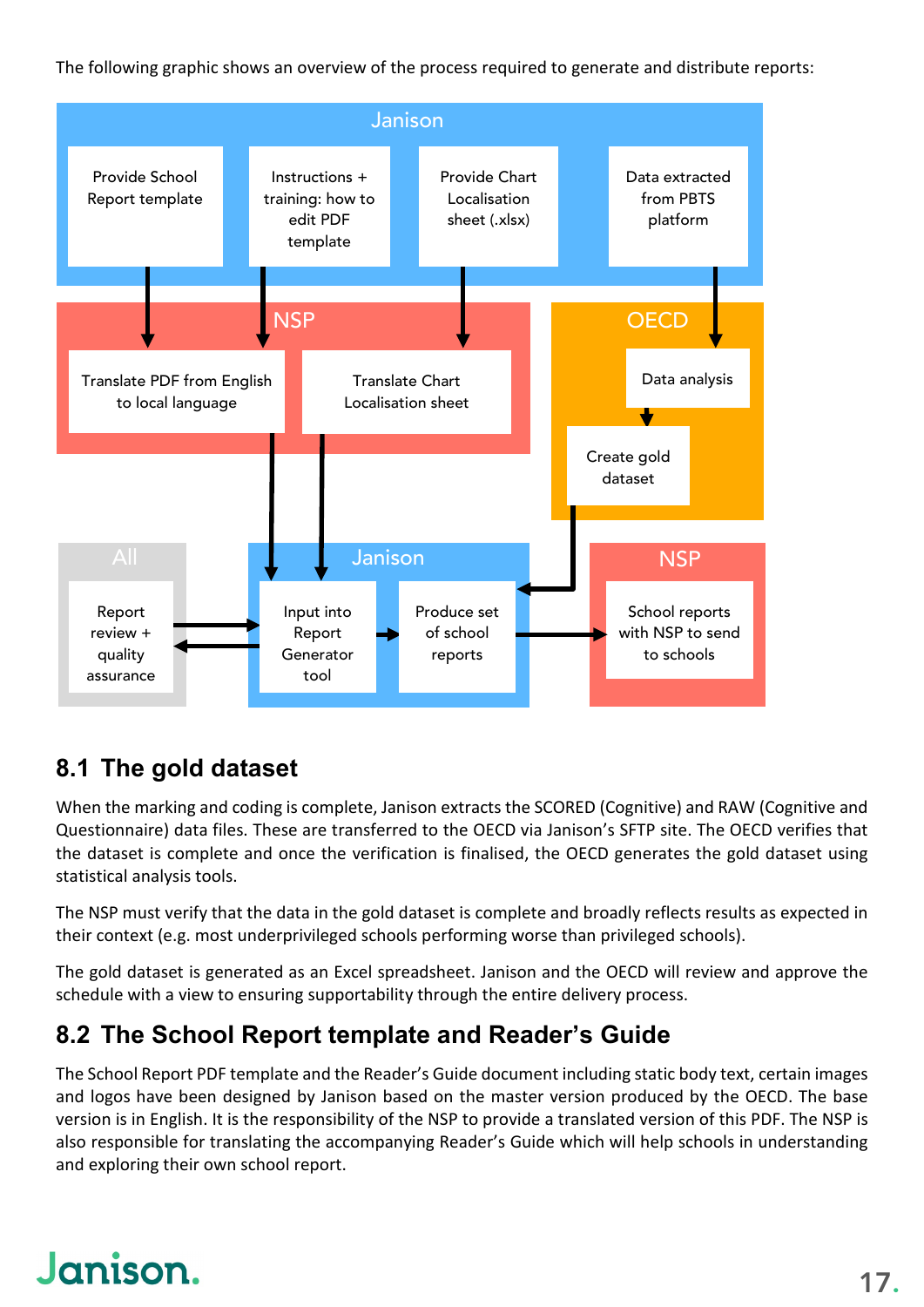Janison will provide the NSP with training on how to provide the translated version that is used to automatically generate the school reports.

### <span id="page-18-0"></span>**8.3 The chart localisation sheet**

Charts, tables and dynamic text are produced for input into school report. The code that produces these artefacts contains phrases that must also be translated from English to the local language. These phrases are provided to the NSP in an Excel spreadsheet. Instructions on how to provide the translations in this spreadsheet will be covered in Janison's NSP training sessions. Additional training is available if needed.

### <span id="page-18-1"></span>**8.4 Producing school reports and quality assurance**

An initial small batch of school reports is generated for review by the OECD, the NSP and Janison. If there are any issues, they are identified in the review process and resolved prior to publication and distribution.

The final deliverable is a set of school reports. There will be one school report for each school that has met the minimum criteria.

School reports are delivered to the NSP in PDF format and in the language chosen by the NSP.

Schools may elect to have a password applied to the School Report.

### <span id="page-18-2"></span>**8.5 Distributing school reports**

The NSP must securely distribute the School Report to the nominated recipients at each school (e.g. Principals, Assistant Principals) together with the password for access if required.

The NSP should ensure that all participating schools (even those who may not have met the eligibility criteria and will not receive a school report) are invited to take part in post-assessment activities. These include access to the PISA for Schools Online Community and follow-up events.

#### <span id="page-18-3"></span>**8.6 Post-assessment activities**

Assessment is a means, not an end in itself. Working closely with the OECD and Janison, the NSP should encourage participating schools to explore and use the unique data and insights contained in their School Report.

#### <span id="page-18-4"></span>**8.6.1 PISA for Schools support materials**

The OECD has developed a set of materials to help schools independently navigate their school reports:

- The Reader's Guide
- Video tutorials

The NSP is encouraged to translate these materials into their own language and to disseminate them among participating schools.

#### <span id="page-18-5"></span>**8.6.2 PISA for Schools Community**

The PISA for Schools Community provides a space for all participating schools to share and solve problems, learn from other schools' experiences, and engage in peer-learning as they pursue innovation in their classrooms, schools and school districts.

The OECD creates a unique registration ID for each PBTS participating school. The OECD will then provide the NSP with a complete list of IDs corresponding to each school in an Excel format. The NSP should provide these IDs to the schools together with the instructions on how to download their School Reports.